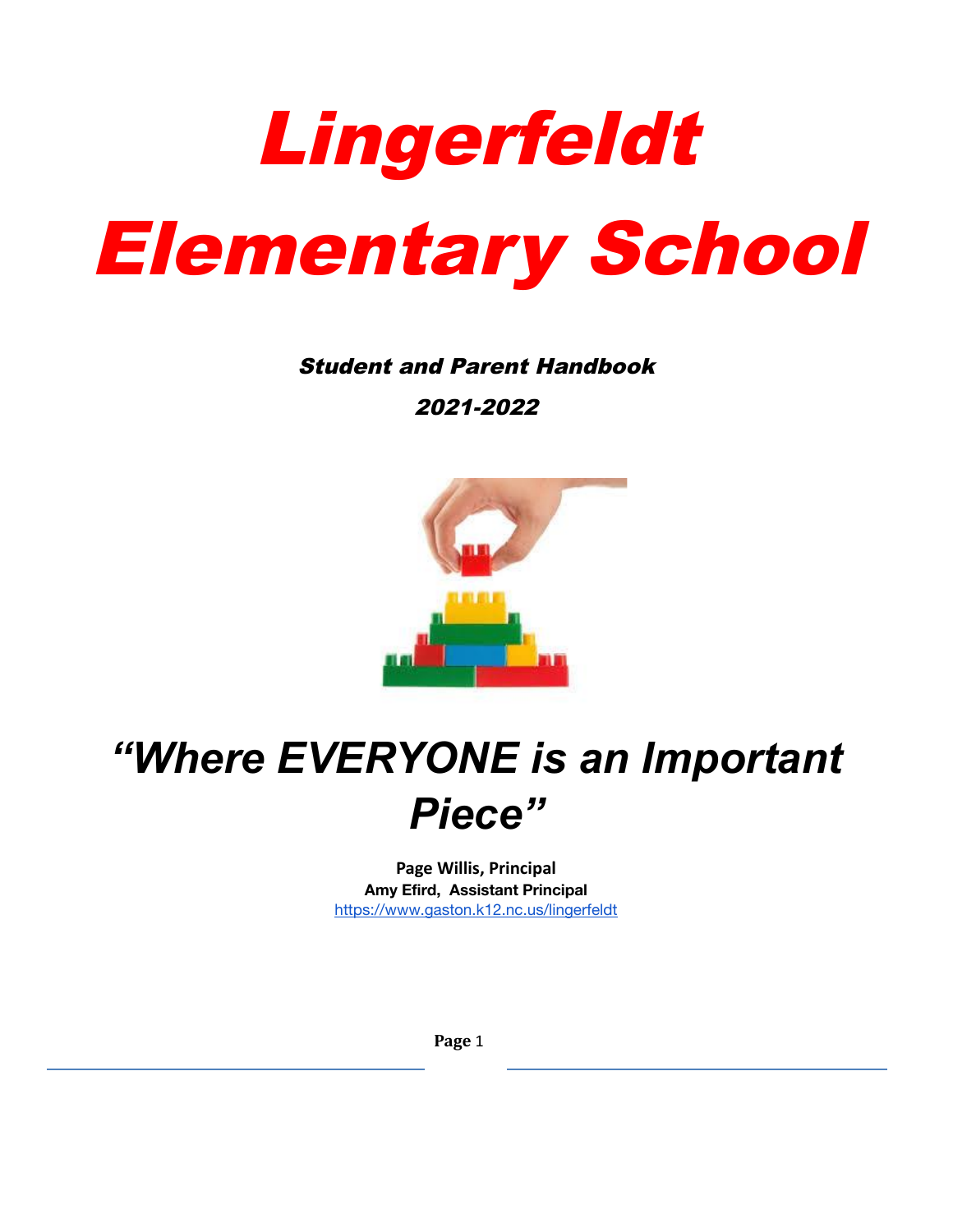# *TABLE OF CONTENTS*

| <b>Administration Message &amp; Mission</b>              | 3              |
|----------------------------------------------------------|----------------|
| <b>Bell Schedule</b>                                     | $\overline{4}$ |
| <b>School Calendar</b>                                   | 5              |
| Title I                                                  | 5              |
| <b>Communication Plan</b>                                | 5              |
| Support Staff (Guidance, Social Worker, Nurse)           | $5-6$          |
| <b>Academic Information</b>                              | $6 - 7$        |
| <b>School Procedures</b>                                 | $8 - 9$        |
| <b>Parent Involvement</b>                                | 10             |
| <b>GCS School Nutrition</b>                              | 11             |
| Media Center Information/ Technology Student Procedures  | 12             |
| <b>Expectations of Students' Behavior and Discipline</b> | $13 - 15$      |
| <b>Bus Procedures</b>                                    | 15             |
| Attendance                                               | $16 - 18$      |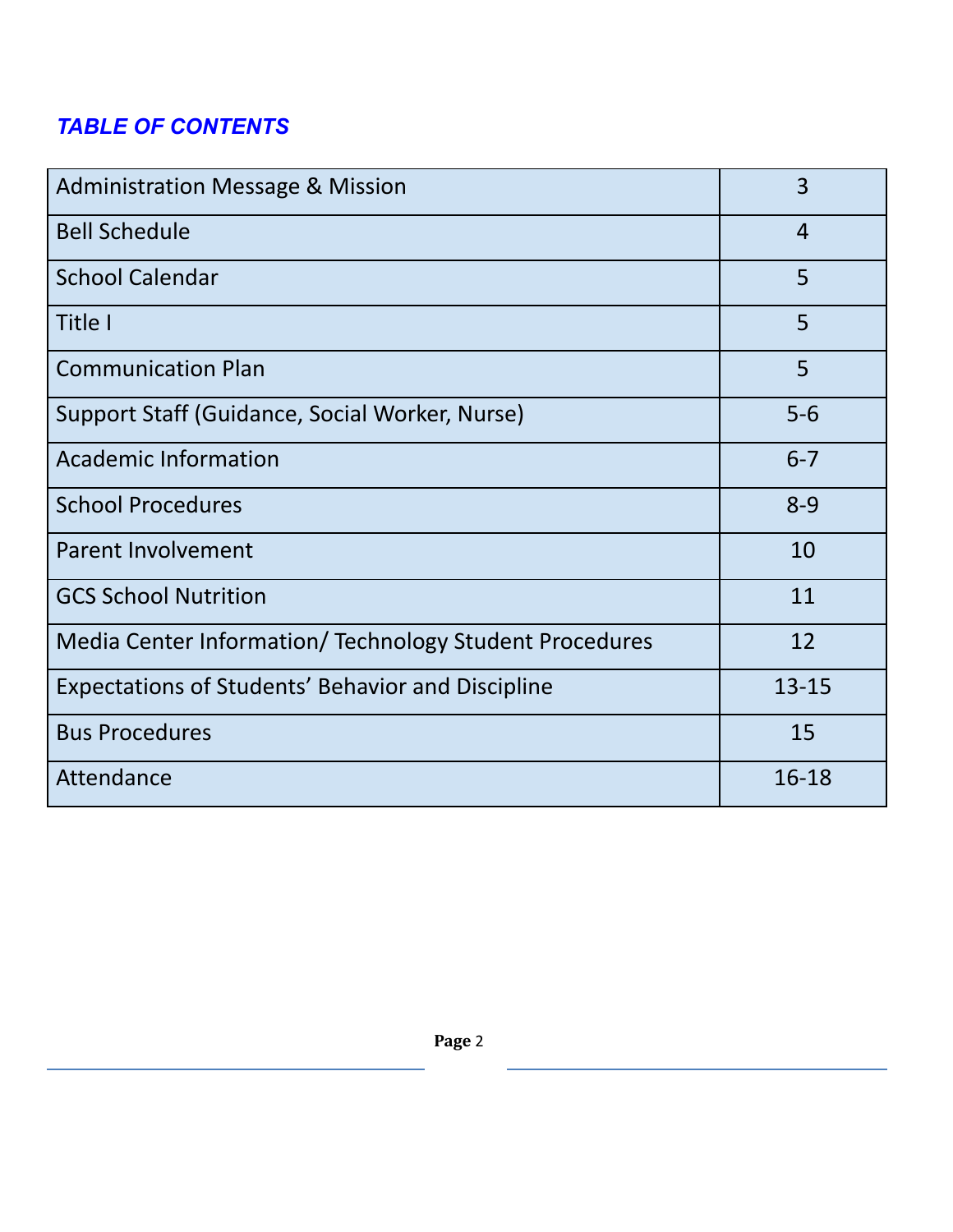# *MESSAGE FROM THE PRINCIPAL*

*Dear Lingerfeldt Families:*

*Welcome to Lingerfeldt Elementary School, Home of the Wildcats! We are excited to have you as a part of our Wildcat family.*

*This handbook provides you with some basic information about our philosophy and is just one of many opportunities for communication between the school, students and their parents. It is intended to provide beneficial information regarding programs, policies, and procedures that are practiced at Lingerfeldt Elementary School.*

*It is our goal to engage our students through educational and creative opportunities that lead to positive outcomes and a lifelong love of learning. Thank you for your commitment as a parent or student, and understanding that our students will be held to high academic and behavior standards. Our school's success is due to your commitment.*

*This handbook is a guide to the programs, policies, and activities at Lingerfeldt. Please take time to read the handbook carefully to ensure you are prepared and in the know about our school and all it has to offer.*

*We look forward to an AWESOME 2021-2022 School Year and, as always, GOOOO Wildcats!*

*In education,*

Page T. Willis

*Page T. Willis, Principal*

# Lingerfeldt Elementary Schools Mission

*The purpose of Lingerfeldt Elementary School is to provide a safe, inviting and nurturing learning community where all students can become 21st century lifelong learners.*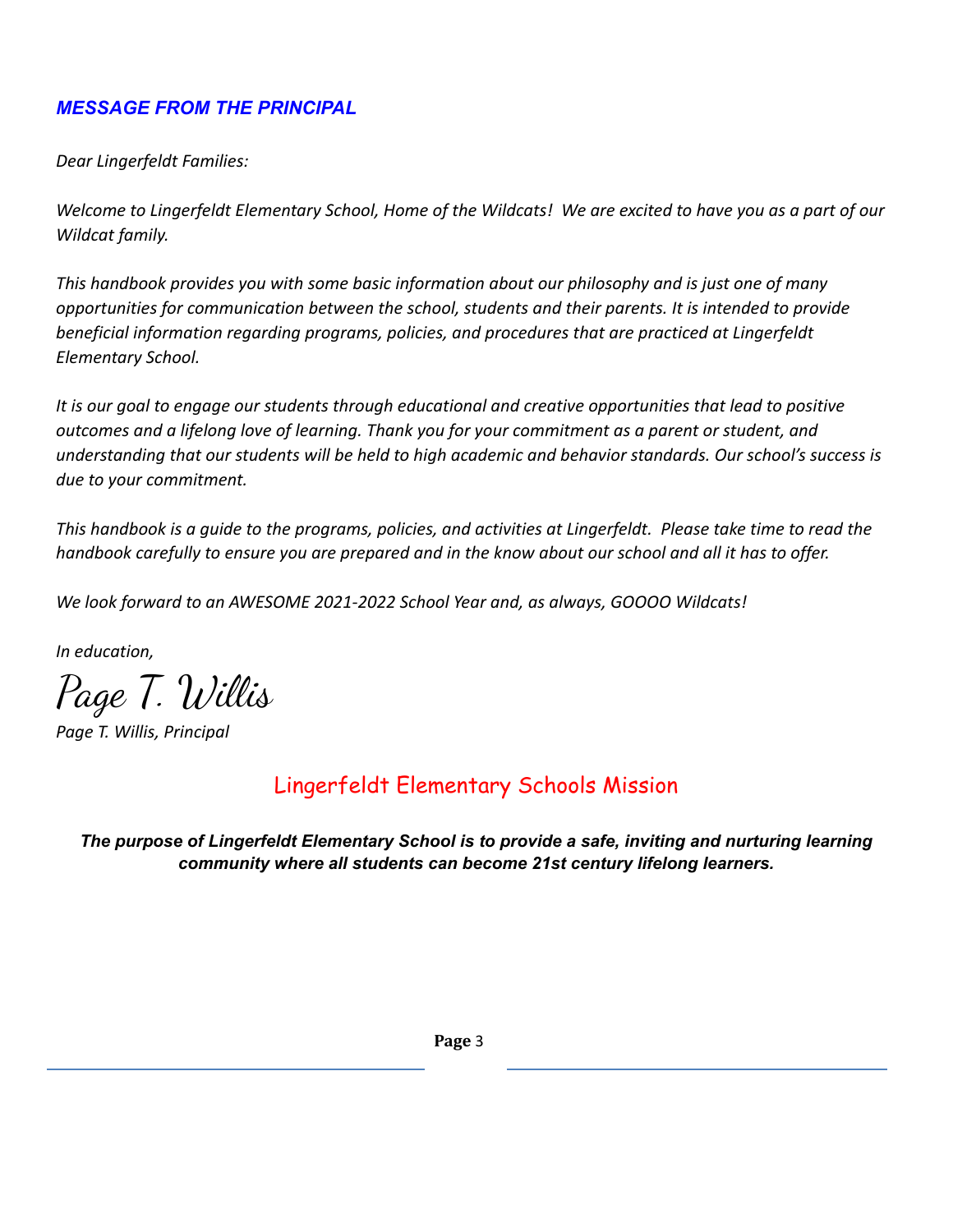# *BELL SCHEDULE*

#### **REGULAR SCHEDULE**

| <b>Tardy Bell</b>                                  | 7:30                                        |
|----------------------------------------------------|---------------------------------------------|
| Announcements                                      | 7:35                                        |
| Lunch                                              | 10:20-12:45                                 |
|                                                    | (see student's teacher for designated time) |
| Afternoon Announcements (if necessary)             | 2:25                                        |
| <b>Car Riders</b>                                  | 2:30                                        |
| Bus Rider/Van Dismissal                            | $2:20-2:30$                                 |
| Walkers will be dismissed after Buses leave campus |                                             |

#### **TWO-HOUR DELAY SCHEDULE**

| <b>Tardy Bell</b>                      | 9:30        |
|----------------------------------------|-------------|
| Announcements                          | 9:35        |
| Lunch                                  | <b>TBD</b>  |
| Afternoon Announcements (if necessary) | 2:25        |
| Car Riders                             | 2:30        |
| Bus Rider/Van Dismissal                | $2:20-2:30$ |

## **Report Cards & Interim Dates**

| 1st 9 weeks Interim- September 23 | 1st 9 weeks Report Cards-October 28  |
|-----------------------------------|--------------------------------------|
| 2nd 9 weeks Interim- November 18  | 2nd 9 weeks Report Cards- January 13 |
| 3rd 9 weeks Interim- February 10  | 3rd 9 weeks Report Cards- March 24th |
| 4th 9 weeks Interim- April 13     | 4th 9 weeks Report Cards-Mailed Home |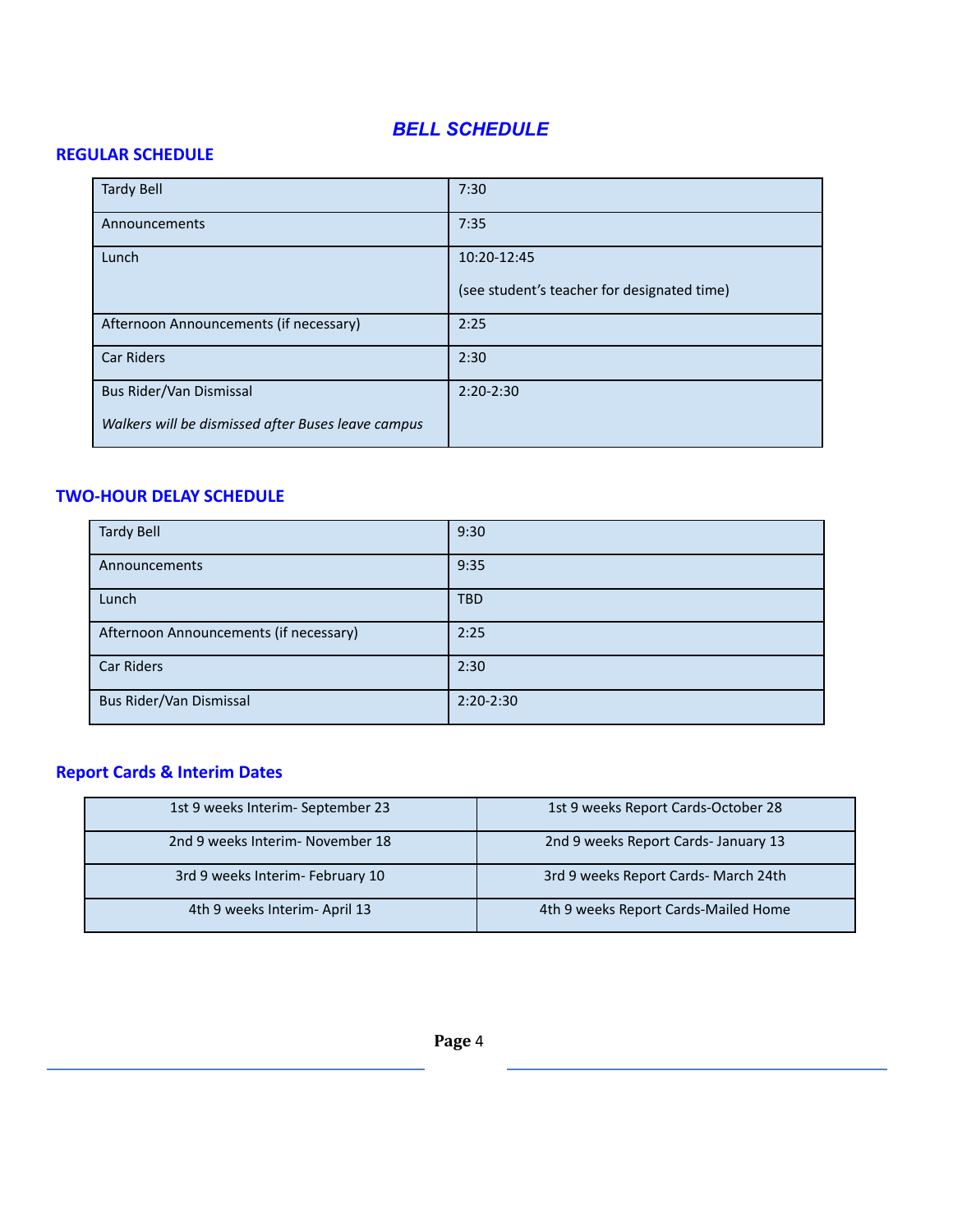# *SCHOOL CALENDAR*

For All School events, visit the online master calendar located on the Lingerfeldt website. http://www.gaston.k12.nc.us/Domain/43

# *Title I*

#### **Title I**

Under federal law, parents of students attending Title I schools have the right to know information on the professional qualifications of the student's teacher, including:

- 1. Whether the teacher meets the state qualifications and licensing criteria for the grades and subjects he or she teaches.
- 2. Whether the teacher is teaching under emergency or provisional status because of special circumstances.
- 3. Whether the teacher has any advanced degrees and the field of discipline of the teacher's certification or degree.
- 4. Whether the child receives services from a paraprofessional and the qualifications of the paraprofessional.

Contact the school principal for further information.

### *COMMUNICATION PLAN*

#### **● Parent Conferences**

- o Parent Conference Day will be held from 1:00-7:00 pm twice a year (10/7/21 & 3/10/22)
- o Throughout the school year, parents can schedule a conference with any teacher as necessary.
- **● Parent Assistant**
	- o The PowerSchool Parent Assistant provides parents with a secure website to access grades and attendance from any computer with internet access. First time user login information must be obtained in person by visiting the front office. VALID ID IS REQUIRED.
- **● Parent Notify Calls**
	- o Automated phone calls will be sent home to update students and parents on weekly events at Lingerfeldt on Sunday evening.
- **● School Website**
	- o Our school website is frequently updated to keep students, parents, and the community in the loop on important <https://www.gaston.k12.nc.us/lingerfeldt>
- **● Facebook/Twitter**
	- o Lingerfeldt has established a Facebook page in an effort to provide students and parents multiple ways of distributing information. Our school Facebook page can be found by accessing our school website.

#### **SCHOOL COUNSELOR**

Our School Counselor provides personal counseling and advising to all students. The guidance office operates under an open door policy with the highest standards of confidentiality. The counselors will collaborate with parents, teachers and administrators to promote student success.

Students may visit the guidance office with permission from their teacher. Parents are encouraged to call ahead and make an appointment with the counselor. Our counselor will schedule parent conferences during the year with teachers as requested.

The ultimate goal for the guidance office is to ensure the success of every student at Lingerfeldt Elementary School.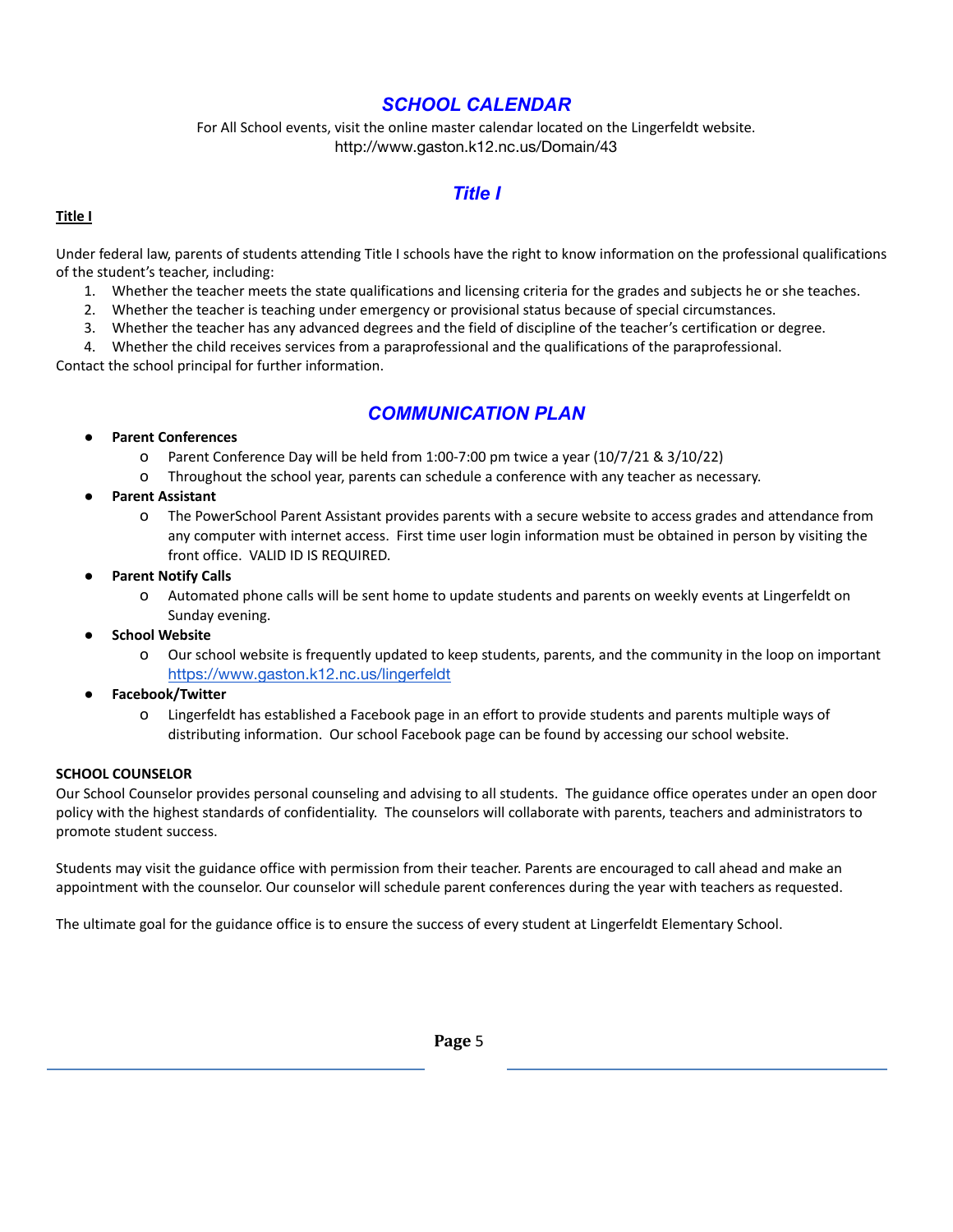#### **SCHOOL SOCIAL WORKER**

Our school social worker is available to assist students and parents with resources needed to attend school daily. She also monitors attendance concerns, participates in our Multi-Tiered System of Support (MTSS), and works daily with school personnel to ensure student academic success.

#### **SCHOOL NURSE**

Our school nurse works with students regarding health and wellness issues, responds to medical emergencies, develops student health plans, and participates in the Multi-Tiered System of Support (MTSS) as needed.

#### *ACADEMIC INFORMATION*

#### **ELEMENTARY SCHOOL GRADES**

| GCS elementary school grades K-2 are as follows: |                |                      |  |
|--------------------------------------------------|----------------|----------------------|--|
| $M = Met$                                        | P= Progressing | N= Needs Improvement |  |

GCS elementary school grades 3-5 are as follows:

| $A = 90-100$ | $B = 80 - 89$ | C = 70-79                  |
|--------------|---------------|----------------------------|
| D = 60-69    | F = Below 59  | Lowest passing grade is 60 |

#### **SPECIAL NEEDS**

In addition to the regular curriculum, Lingerfeldt Elementary School provides instruction for students who have special educational needs. Placement is based on test scores, teacher recommendation, and placement committee evaluation.

#### **GRADING GUIDELINES**

- In reading and math, at least three (3) must be test grades that are reflective of their proficiency on the North Carolina Standard Course of Study.
- Homework shall not be included in grades.
- If a child is working below grade level, it shall be noted in the comments section of the report card.
- Academic grades shall not be reduced for misconduct or for punishment.
- Grades shall be based on percentages, not points.
- The final Language Arts grade shall be based upon a minimum of ten (10) reading assignments and four (4) writing assignments.
- The final math grade shall be based upon a minimum of ten (10) assignments.
- The science grade shall be based upon a minimum of four (4) assignments.
- The Social Studies grade shall be based upon a minimum of four (4) assignments.
- Teachers shall enter grades in PowerTeacher weekly.
- School level professional learning communities shall help determine an appropriate number of additional assignments to be given for each discipline.
- The teacher shall adhere to the IEP, the 504 and any Tier Plan.

#### **HOMEWORK ASSIGNMENTS**

Purpose: Homework is important in supplementing classroom instruction and furthering the goals of the educational program. It reinforces learning and stimulates independence, responsibility and self-direction.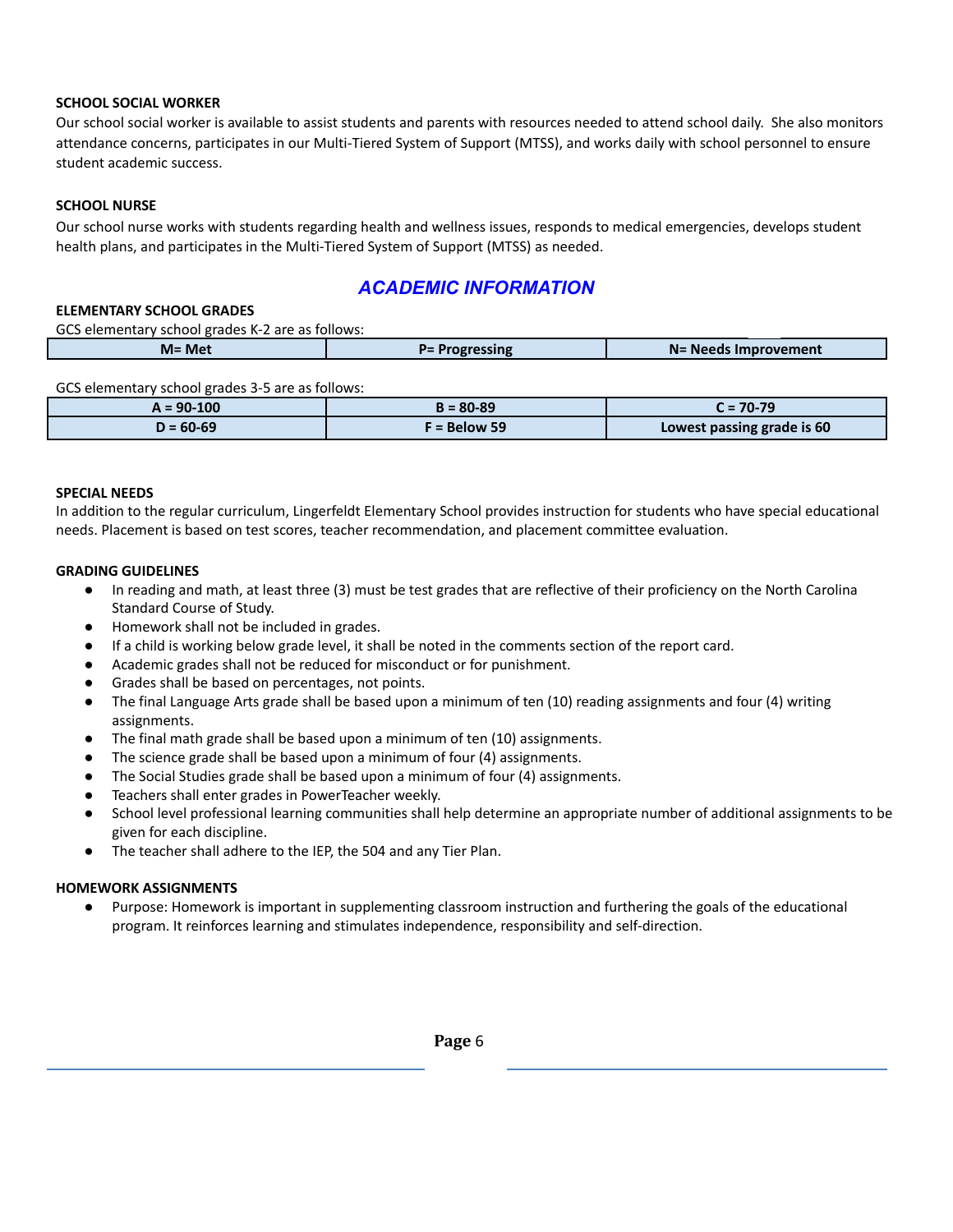- Homework assignments shall be designed to provide practice, preparation, or extension to the curriculum taught in the North Carolina Standard of Study.
- Homework shall not be longer than the grade level x 10 minute rule (ex. A second grader would have no more than 2 times 10 minutes); excluding reading practice.
- Total time includes completing unfinished class work.
- Homework grades shall not be counted as a grade.
- Teachers shall avoid using homework as punishment.

#### **STATE EXAMS**

- **End of Grade (EOG) Exams** EOG exams are required by the state in specified grades. For the school year, we will have EOG testing in: 3rd Grade, 4th Grade and 5th Grade
	- o 3rd Grade EOG: Reading and Math
	- o 4th Grade EOG: Reading and Math
	- o 5th Grade EOG: Reading, Math and Science

#### **TRANSFERS OR WITHDRAWALS**

In order for a student to transfer to another school, a parent/legal guardian must complete a withdrawal form. Grades will be recorded for each subject. Records will be sent to the new school when a request for records has been received by Lingerfeldt Elementary School.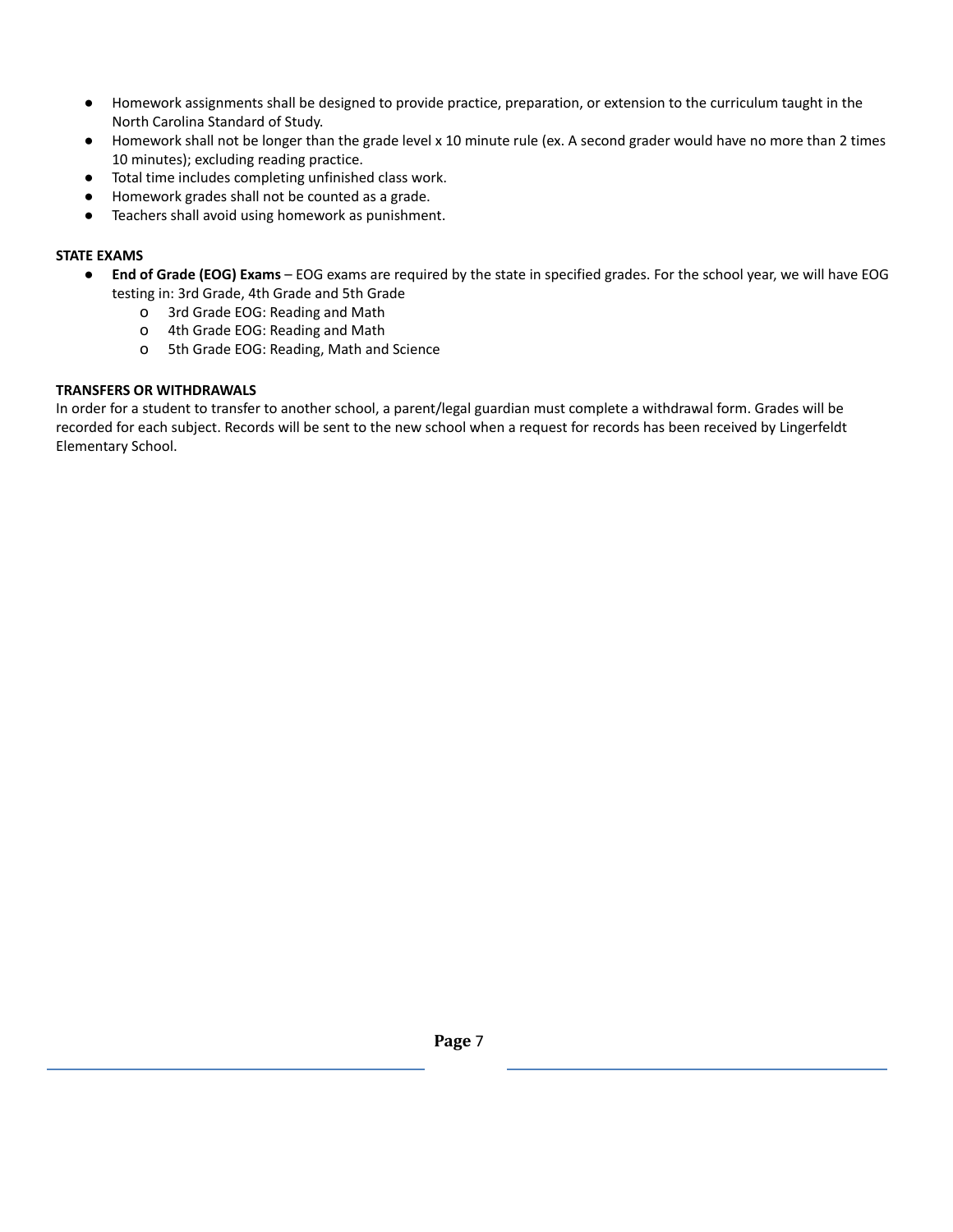# *SCHOOL PROCEDURES*

#### **MEDICATION**

When a student must take medication at school, including over-the-counter medicine, these requirements apply:

- All medication will be locked up properly in the nurse's office.
- Medication must be in the original container or pharmacy bottle with a pharmacy label.
- Medication can be given only after the parent has signed a permission form.
- Long term (more than two weeks) medications must have the physician's authorization. This includes over-the-counter medication.
- Parents should deliver medication to the nurse or school office.
- Medication will be discarded properly at the end of year if not picked up .
- In school disciplinary actions will occur for any violations.

#### **SECURITY**

Random searches and metal detecting will be conducted according to the guidelines set forth by Gaston County Board of Education Policy during the school day and at school events (*See GCS Student Code Conduct.)*

Fire drills, tornado drills, metal detection, and lockdown procedures are held on a regular basis. Fire drills are held monthly as required by state law. A tornado drill will be held in the spring on a date selected by the Emergency Management System. A lock-down drill will be performed a minimum of two times per semester. If the school is in lock down, no one will be allowed in or out of the building until we have clearance from the proper authorities.

There is a picture of a Bell on the White Screen beside the Front Office Door. You must press the button to access the school.

#### **VISITORS**

- All visitors must immediately report to the main office.
- Visitors will be issued a visitor's badge that should be displayed below the collar of your shirt at all times during your visit.
- Cell phones should not be used to call or text throughout the school day.
- There is a button to the left of the front door, you must press the button to access the school please wait for front office **staff to allow access.**

#### **ENTRY & EXIT**

- The school building doors open at 7:00 a.m.
- All students must come into the building beginning at 7:00 a.m. each morning and report to class.
- At the conclusion of the school day at 2:30 p.m., students are expected to exit the building in an orderly fashion to board buses or report to the Multi-Purpose Room (Car Riders) and report outside once Car Rider Number is announced.
- All parents picking up their children must have a visible and numbered student identification card in their vehicle. If additional numbers are needed, please contact the Front Office.
- Students should not be signed out early after 2:00. The day is beginning to wrap up and the Front Office must prepare to transition students for Dismissal.
- Students cannot be picked up from the office during dismissal.
- Students picked up after 3:00, will need to be picked up in the front office and parents will be required to come in and sign students out with identification.
- Parents with multiple late pick ups will be contacted to create a plan of action.
- All students (car riders) must be picked up no later than 3:00 p.m. Please call the school if an emergency occurs so all concerned know the plan for your child. Please be aware that teachers start workshops, staff meetings, and planning at 3:00 pm.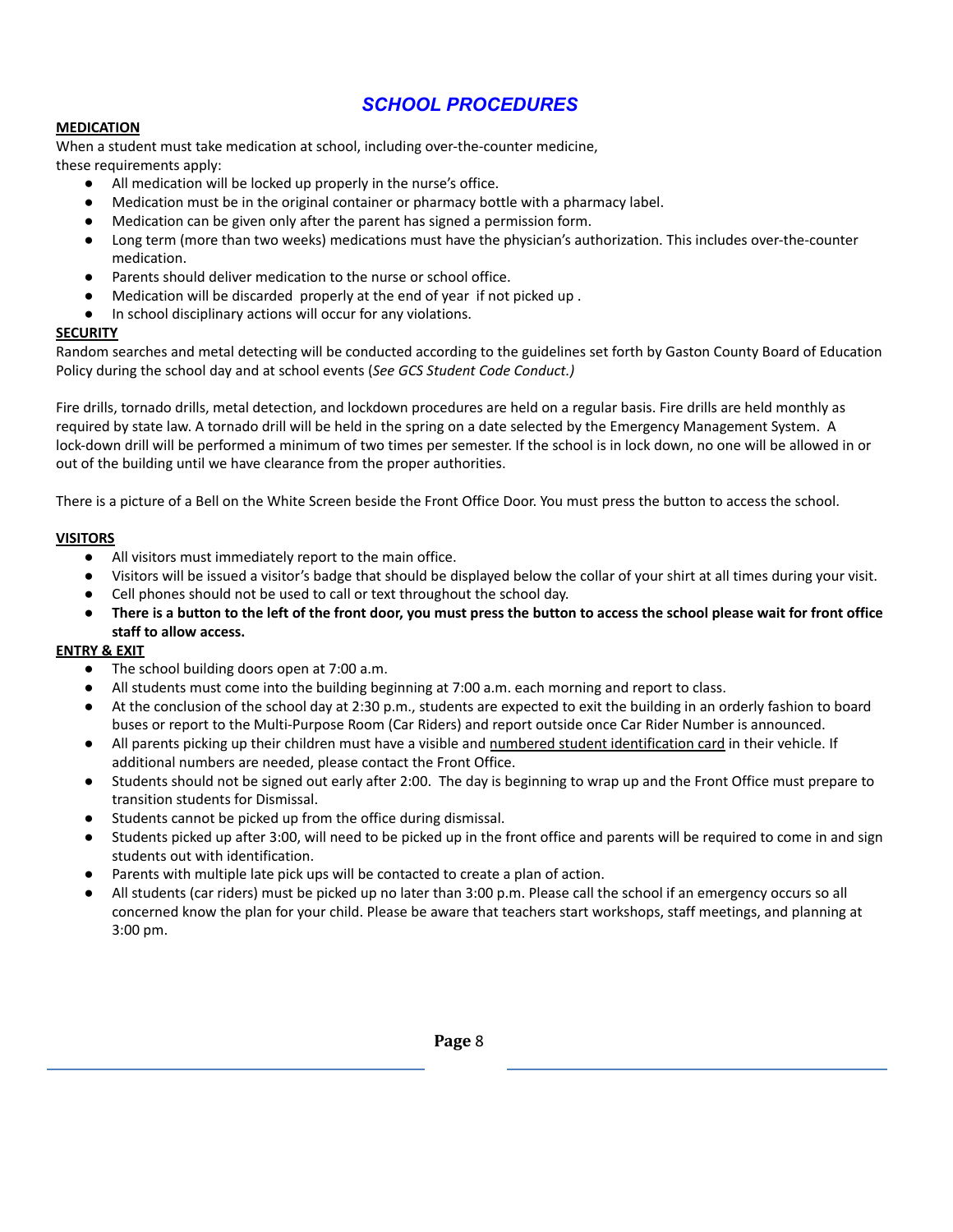- Leaving school early is discouraged unless a child is sick, has a medical/dental appointment (documentation required), or family emergency. If your child needs to be checked out early, a parent/legal guardian must present his/her Driver's License or ID and sign your child out through the Identity Management System. **Parents will need a picture ID to check their children out.** The office will notify the classroom teacher to dismiss the child to go home.
- \*\*\* Parents will be permitted to walk their child(ren) to the Front of the School the first day of school.

#### **EMERGENCIES**

● If your child is ill, injured, or has another emergency at the school, you will be contacted. It is important for parents to give the school a home, work, and an emergency telephone number. **Please update these numbers with the school whenever they change.**

#### **INCLEMENT WEATHER**

School will be closed when the Superintendent considers the weather conditions unfit for safe operations of school buses. School closings or delays will be announced on TV channels 3, 9, & 36 (cable channels 2, 4, 6, & 21) and on most radio stations and the GCS Website and GCS Facebook Page and GCS App. Please do not tie up phone lines asking about the weather. Parents must make sure their children know how they are getting home.

#### **SCHOOL INSURANCE**

Basic school accident insurance is available for school time coverage, and for 24-hour coverage. Insurance is optional. Dental coverage is also available. Checks or money orders are made payable to the company and mailed directly to the company by the parent. **No money will be collected by the school.**

#### **TOBACCO FREE CAMPUS**

All Gaston County Schools are designated as "tobacco free" environments. No tobacco of any type is allowed in the building or on the grounds.

#### **TRAFFIC**

- Traffic in front of the school is heaviest between 7:15 7:25 a.m. off Dixon Ave.
- Cars should form a single line for drop off circling around the staff and visitor parking lot.
- All vehicles should pull all the way forward to the end of the sidewalk. Once a car is under the awning and along the sidewalk, students are to exit out of the vehicle and enter the school.
- Make sure your student is ready to exit the vehicle quickly and safely when the vehicle comes to a complete stop. o Waiting on student(s) to exit the car due to not being prepared, can cause traffic to build up quickly.
- Please avoid placing book bags in the trunk as this causes major delays during drop off or pick up times.
- Students should not be signed out early after 2:00.
- Students cannot be picked up from the office during dismissal.
- Students picked up after 3:00, will need to be picked up in the front office and parents will be required to come in and sign students out with identification.
- Parents with multiple late pick ups will be contacted to create a plan of action.

#### **TRANSPORTATION CHANGES**

There are a few ways to change the student's transportation after your beginning of year transportation setup is complete. If your child needs to use a different mode of transportation or be picked up after school by a different person.

❖ Provide the teacher or office administration with written note documenting transportation change

#### \*\*\*Phone calls are no longer a method of changing transportation. This method was eliminated for the safety of your child.\*\*\* **WALKERS**

● Walkers must live in walking distance (.5 mile or less from the school)

#### **SUPERVISION**

● Students are expected to remain in designated adult supervised areas at all times throughout the school day.

#### **LOST AND FOUND**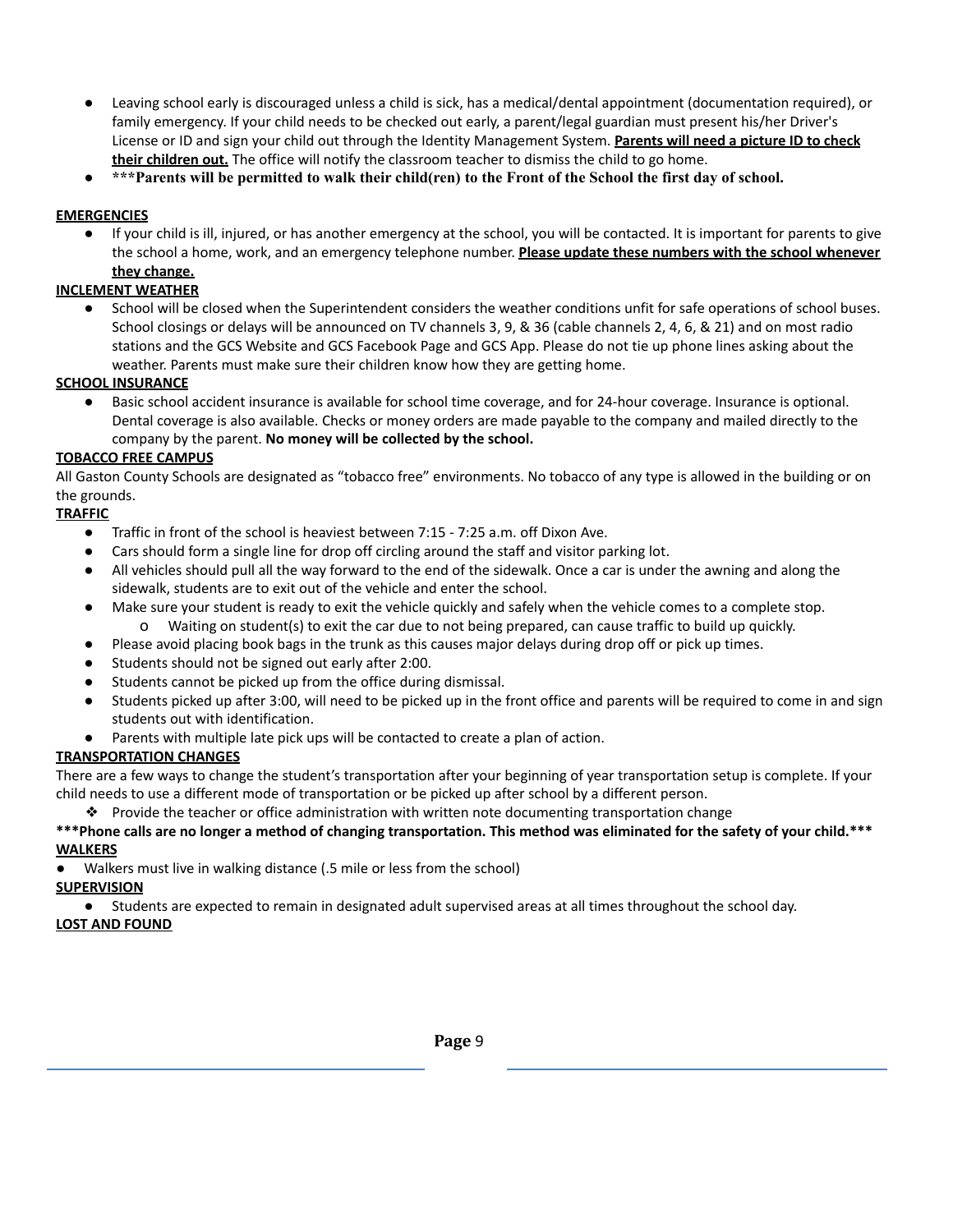● Lost articles should be taken to the multi-purpose room and placed in the Lost and Found Box. Items that are of value are kept in the main office. Items remaining at the end of each semester will be donated to a local charity.

#### **Parent Involvement (School and PTO)**

\*\*Disclaimer\*\* Due to COVID Restrictions, some of items listed below may not be allowed

- Parents are considered "Coteachers." When providing a well-rounded educational opportunity, we believe the learning that takes place at home and at school are equally important. Together, we achieve more.
- Parents may become mentors' to students (GCS Approval Process)
- Parents may donate items from our wishing tree any time during the year.
- Parents may become a club sponsor to help financially or with your time with a club offered for our students.
- Parents may become a member of our Parent Teacher Organization.
- If Field Trips are allowed, parents may attend most field trips (Must be Approved Volunteer).
- Parents may sign up to help with fundraisers.
- Parents can sign up to help with Lingerfeldt Beautification.
- Parents may sign up to help with the PBIS Team (Positive Behavior Intervention Support Team). This group will work with our teachers and PTO to help provide ways to recognize students in fun yet meaningful celebrations. The goal of this group is to acknowledge the accomplishments of the students as individuals.
- Parents may sign up to help with the "Wiley Wildcats" Social Committee. This group will work with our "Wiley Wildcat" Social Committee to celebrate the efforts of our teachers.
- Due to time restraints with work or other obligations, parents may not be able to come in and volunteer, but please know you reading with your child every night is the most important involvement that you can give!
- There are many ways parents can be involved, don't hesitate to ask if there is something you are interested in doing.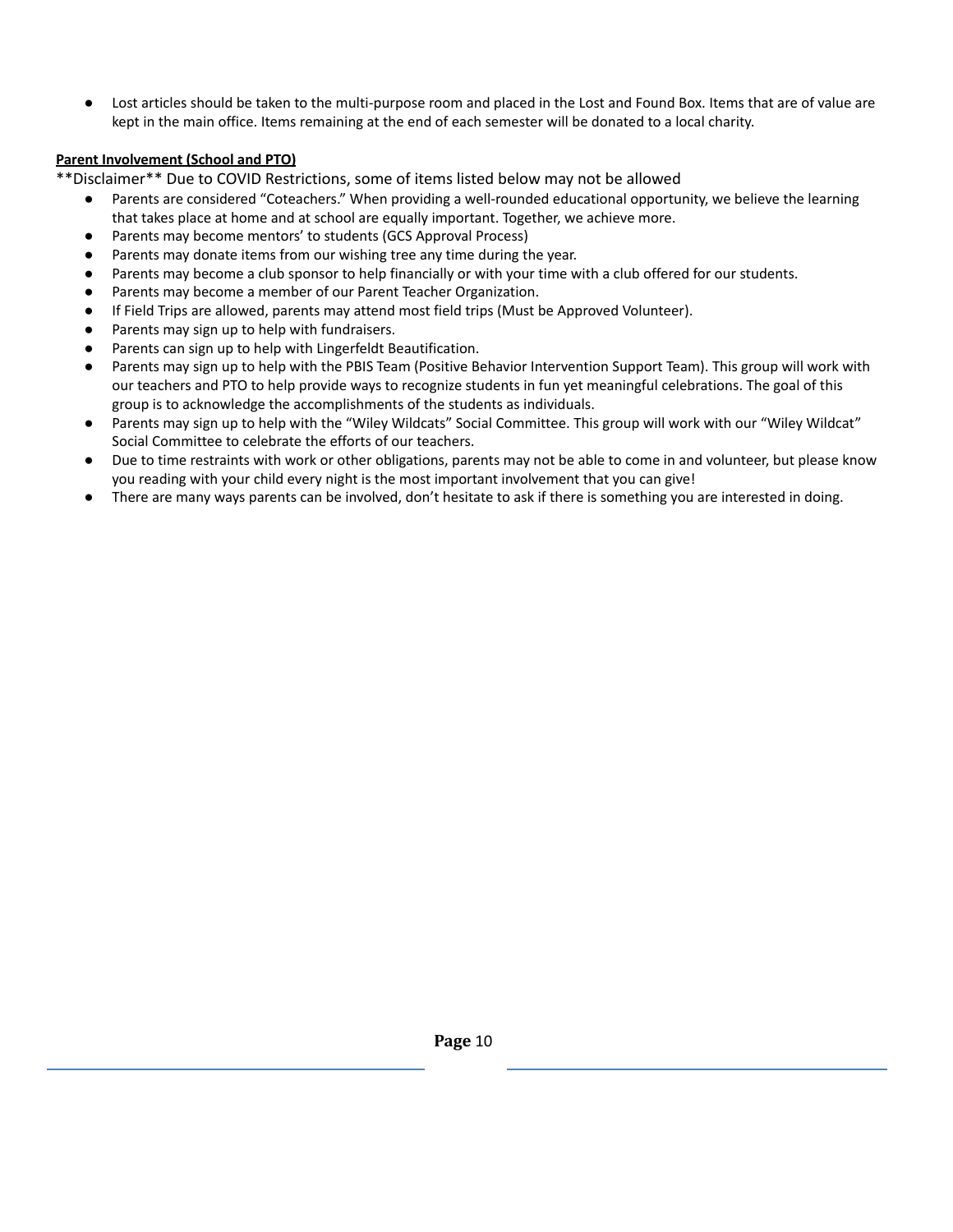#### *GCS SCHOOL NUTRITION*

#### Breakfast and Lunch at Pleasant Ridge is 100% free for all enrolled students. Lunch extra items and a la cart are **priced in the cafeteria for sale.**

1) Meal Prices

| a) Breakfast                   |        |
|--------------------------------|--------|
| i) Adults (staff and visitors) | \$1.50 |
| b) Lunch                       |        |
| i) Adults (staff and visitors) | \$3.75 |

Students are expected to pay the cashier. Parents may utilize [www.mypaymentsplus.com](http://www.mypaymentsplus.com) to pay with a credit or debit card and to add money for extra items.

**Lunch Charges**: Students will NOT be allowed to charge a la cart items (e.g., cookies, juice, ice cream). Please contact the cafeteria manager for food and nutrition concerns.

#### **ADULT (VISITORS AND STAFF) PRICE FOR HOLIDAY MEALS IS \$4.00**

\*\*Disclaimer\*\* Due to COVID Restrictions, some of items listed below may not be allowed

Special holiday themed menus are offered on these days in place of the regular menu cycle. Many schools invite parents and grandparents to join their children in the cafeteria for a traditional dinner of turkey, dressing, and all the trimmings at Thanksgiving and/or Christmas. Some schools with high parental participation invite designated grade levels for Thanksgiving, Winter Meal and the remaining grade levels for the Spring Meal

November- Thanksgiving Lunch (Reserved for Kindergarten and 3rd Grade Families) December- Winter Holiday Meal (Reserved for 1st and 4th Grade Families) April- Spring Holiday Meal (Reserved for 2nd and 5th Grade Families)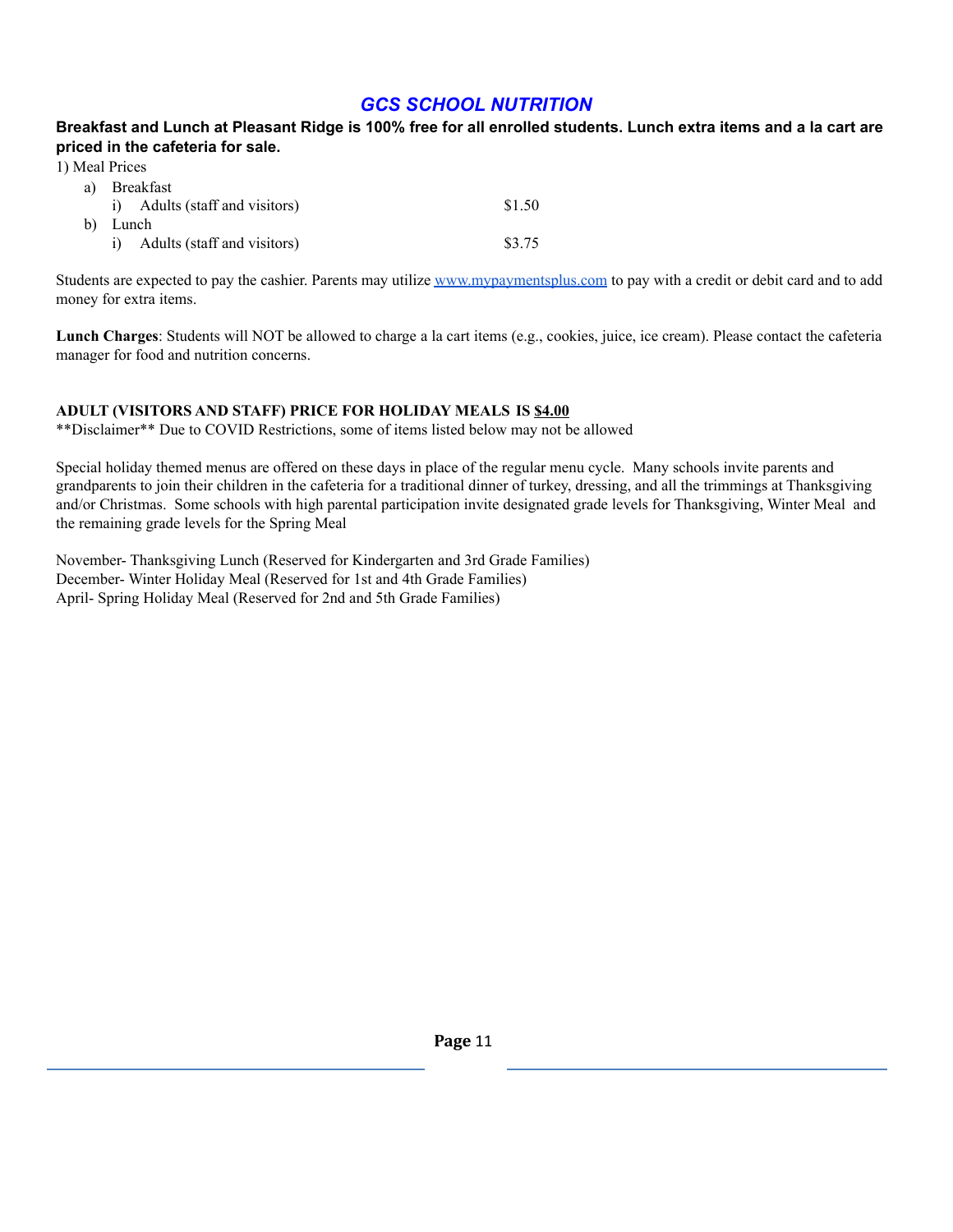# *MEDIA CENTER GUIDELINES*

The following guidelines should be followed for use of the Media Center (MC):

#### **LIBRARY MEDIA CENTER HOURS**

The Media Center is open Monday-Friday 7:30 AM - 2:30 PM.

#### **LIBRARY BOOKS**

All library books are loaned to students for their use. Books should be handled with care and kept clean. **Students will be required to pay for lost or damaged books.**

#### **EXPECTED BEHAVIOR**

The Lingerfeldt Media Center is designed for students to check out books of interest. So that all students have an enjoyable experience in their library media center, the following guidelines must be observed:

- 1. Sign in
- 2. Upon exit, sign out.
- 3. Food, drinks, candy and gum are not permitted in the library media center.
- 4. Students must be actively searching for new books.
- 5. Be considerate of others and maintain a quiet voice level.
- 6. All school rules apply in the library media center.

#### *Lingerfeldt Technology Student Procedures*

Students at Lingerfeldt have access to iPads and Chromebooks with teacher direction in classrooms, computer labs and the media center. To use any of these devices, students must accept an electronic Responsible Use Agreement ("RUA") when they first login to a desktop or laptop on campus. If a student does not accept the RUA, the computer will not allow the student to login. Students should only use the device assigned to them by their teacher and never allow another student to work under their login.

#### **Student Login for Chromebooks**

Chromebooks at Pleasant Ridge are managed by Gaston County Schools and will only accept a GCS Google account login. All students have a google account with the following address:

#### firstname.lastname###@gaston.k12.nc.us

### is last three numbers of the Student ID (PowerSchool)

#### **Student Login for Desktop/Laptops**

- 1. Students will login to desktops and laptops with the following username/password:
	- Username: Powerschool number
	- Password: Student's birthday (month and day) (*For example, a student born on Nov. 1 will have the password 1101*)
- 2. Logins will be automated each night. A transfer student's login should be working on their second day at Lingerfeldt. Their home directory should follow them to their new school if they were previously registered in GCS. Students who leave GCS will have an inactive account that can be reactivated should they return. A student may request that their password be changed in the media center if they feel their login information is no longer secure.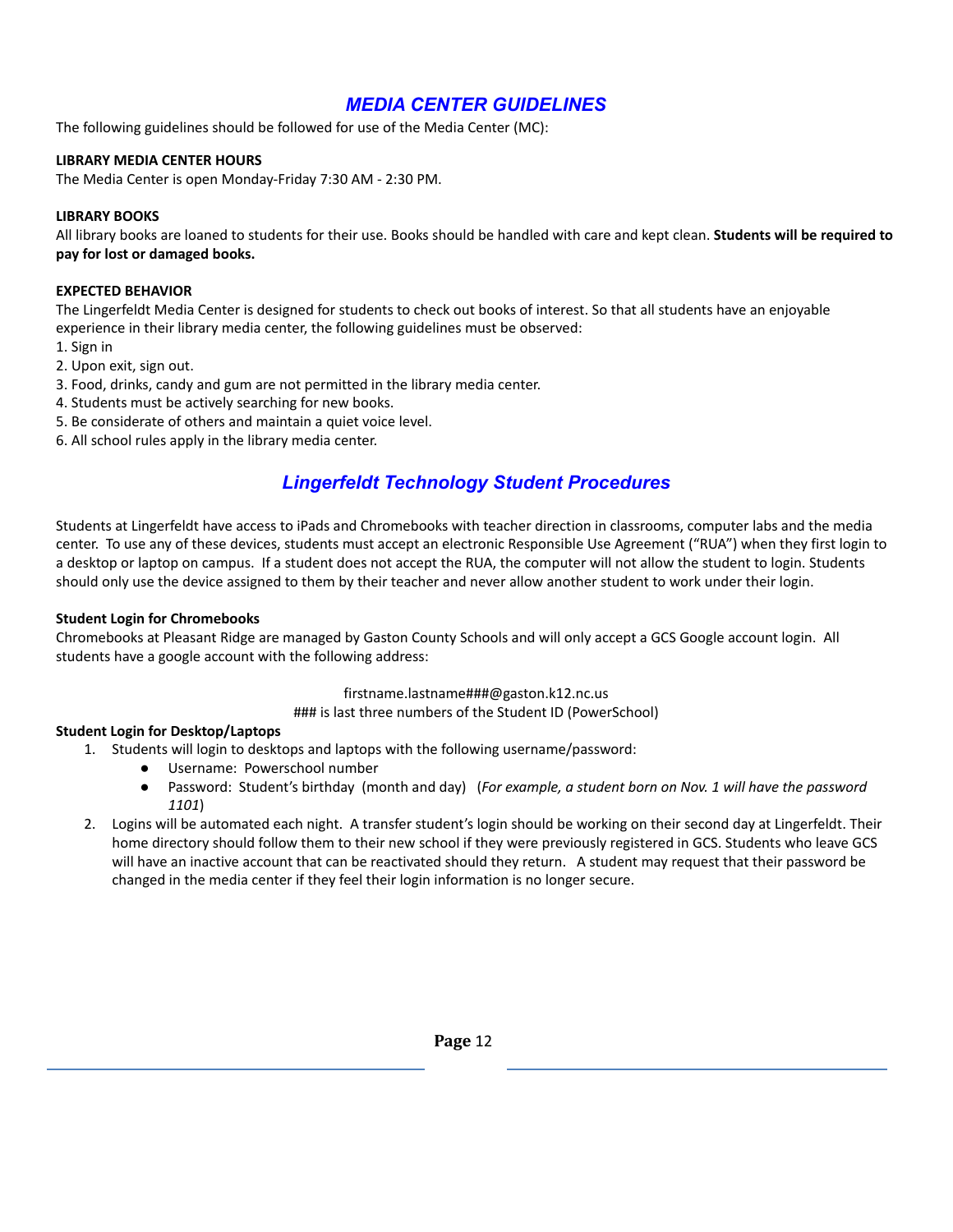# *EXPECTATIONS OF STUDENT BEHAVIOR AND DISCIPLINE*

Our faculty and staff are committed to giving you the best well-rounded education. Your behavior at school and in the community will be representative of our fantastic facility and image. Throughout this year, we will expect you to display the behaviors and responsibilities listed below:

- **● P- Practice Safety**
- **● A- Always Cooperate**
- **● W- Work Responsibly**
- **● S- Show Respect**

Students are expected to show good citizenship at all times and follow the instructions given by any teacher or staff member. Students who misbehave will be dealt with fairly, but firmly to protect the rights and safety of all students and staff members. Classroom teachers will handle minor misconduct. If a student's behavior does not improve with the teacher's efforts, he/she will be referred to the administration that will follow Lingerfeldt's Discipline Steps and/or the disciplinary measures outlined in the GCS Student Code of Conduct.

Although we expect all students to comply with these responsibilities, it is necessary to include a list of behaviors, which are unacceptable at Lingerfeldt Elementary School during the school day, at school functions, or while on a school sponsored trip. **The list is not intended to be all-inclusive**. Administration has the right to add to this list of unacceptable behaviors to ensure the safety of all students and faculty. Please refer to the exact rule in the GCS code of conduct. Consequences may be more severe depending on the situation and/or number of office referrals the student has received. Other behaviors which violate the GCS Student Code of Conduct, but are not listed here will be punished according to consequences outlined in the GCS Student Code of Conduct.

- **FIGHTING:** Fighting will not be tolerated. (see GCS Student Code of Conduct)
- **PROFANITY:** Use of obscene or profane language or gestures to a staff member or student will not be tolerated. (see GCS Student Code of Conduct)
- **WEAPONS:** Possession of any kind of weapon, such as a BB Gun, toy gun, knife, razor, or any object that can be considered a weapon is not permitted. (see GCS Student Code of Conduct)
- **THEFT:** Theft will not be tolerated. (see GCS Student Code of Conduct) Students should keep valuables with them at all times. The school IS NOT responsible for lost or stolen articles.
- **BULLYING & HARASSMENT:** Bullying or harassing of other students through gestures, written, verbal, or electronic communication will not be permitted. (see GCS Student Code of Conduct)
- **● FIREWORKS:** Possession of fireworks, laser lights, cigarette lighters and/or matches on school grounds is not allowed.
- **LUNCH PROCEDURES:** Students will remain in the cafeteria during their designated lunch time only. Students are not permitted in any other areas during lunch, except the cafeteria. Students should clean their areas before leaving the cafeteria or disciplinary measures will be enforced. All trash should be placed in the trash containers located in the lunchroom area.
- **● FOOD:** All food eaten for lunch must be eaten in the cafeteria. Food items cannot be taken back to the classroom**.**
- **EXTRA-CURRICULAR ACTIVITIES:** Students are expected to exhibit good conduct during evening extra-curricular activities. Anything other than this will result in your removal from such activity and/or other disciplinary actions.
- **BUSES:** Students are to listen and follow the directions of the Bus Driver. Students should not go on unoccupied school buses.
- **● DELIVERIES:** No deliveries of flowers, balloons, etc. will be accepted during the school day. Classroom events will be organized through the teacher. Please contact your child's teacher to bring in store bought food items.
- **● COMPUTER & INTERNET USE:** Students may not engage in unauthorized network access, restricted website access, or other illegal activities on-line while using school system computer equipment or the Internet. (see GCS Student Code of Conduct; GCS Responsible Use Policy (RUP).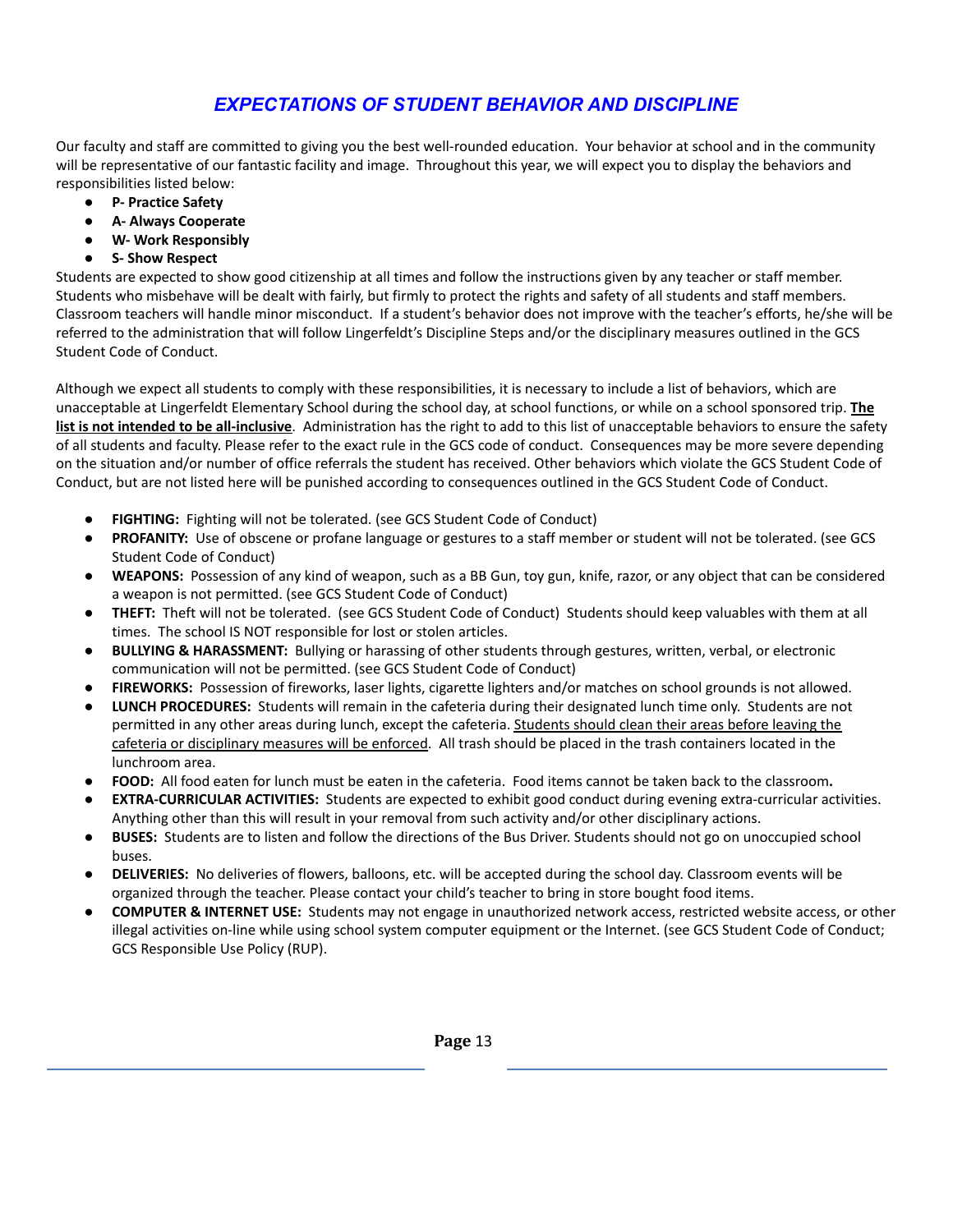- **● CELL PHONES & ELECTRONIC DEVICES:** Cell phones, tablets, MP3 players, radios/CD players, cameras, or any other electronic equipment should be left in a book bag in a vehicle during the school day. Technology should be turned off and out of sight of all teachers and students during the school day. **Lingerfeldt is not responsible for cellular devices and recommends that parents not allow students to carry them to school.**
	- **o Use of Wireless Communication Devices** (see Policy 4318 for complete policy). As per the Gaston County Schools Code of Conduct: The board recognized that cellular phones and other wireless communication devices have become an important tool through which parents communicate with their children. Therefore, students are permitted to possess such devices on school property so long as the devices are not activated, used, displayed or visible during the instructional day or as otherwise directed by school rules or school personnel. Wireless communication devices include, but are not limited to, cellular phones, electronic devices with internet capability, paging devices, two-way radios and similar devices.
	- **o** School employees will immediately confiscate the cell phone or wireless device for any of the above violations. The device will be turned into the front office and a parent or legal guardian can pick up the phone after school. Devices will not be returned to students. Additional repeated violations could result in disciplinary action. (see GCS Student Code of Conduct)
	- **o** Unfortunately, electronic devices are sometimes stolen. Students are advised that SCHS assumes no responsibility for lost or stolen electronic equipment. It is advised that cell phones and all other electronic equipment be left at home.
- **DRESS CODE:** Each student in Gaston County Schools is expected to maintain an appearance that is neither distracting to other students nor disruptive to the educational environment or the safe and healthy climate of the school. **Students Shall Not Wear:**
	- o Headgear Hats, knit caps, bandannas, hair picks, combs, or other types of headgear or sunglasses in the school building.
	- o Clothing with indecent language or pictures, or containing alcohol, drug, or tobacco related messages or clothing that depicts violence or is sexual or suggestive in nature with words or symbols.
	- o Clothing that exposes undergarments. Shirts must cover the back and shoulders.
	- o Appropriate shoes, flip flops are dangerous for students and will cause them to fall. Students should not wear high heels, flip flops, slides, or sandals without heel straps.
	- o No bike shorts.
	- o Shirts cannot be revealing or too low-cut.
	- o Hem of shirt must meet the top of the waist of shorts or skirts.
	- o Pants are to be worn at the waist with a belt securely fastened and overall straps are to be fastened properly.
	- o Necklaces, bracelets, or body piercings with spiked points.
	- o Tank tops (unless covered by a blouse), see through shirts, muscle shirts, or shirts with excessive low necklines.
	- o Dresses with spaghetti straps unless covered by a blouse or sweater.
	- o Excessive short skirts, dresses, or shorts. The correct length can be determined by measuring the shorts/dress/skirt length using a dollar bill. One end of the dollar bill is placed at the kneecap and the other end must touch the hem of the skirt/shorts or dress (applies to both front, side and back lengths). If leggings or tights are worn, the garment must still meet the dollar bill requirement for length as stated above.
	- o Bedroom slippers or pajama pants/shirts.
	- o Chains used to secure wallets or otherwise attached to pants/belts are not permitted.

\*Changes in styles/fashions will be dealt with on a case by case basis and the principal has the discretion to modify the above guidelines at any time throughout the school year.

\*\*For safety reasons, shoes must be worn at all times.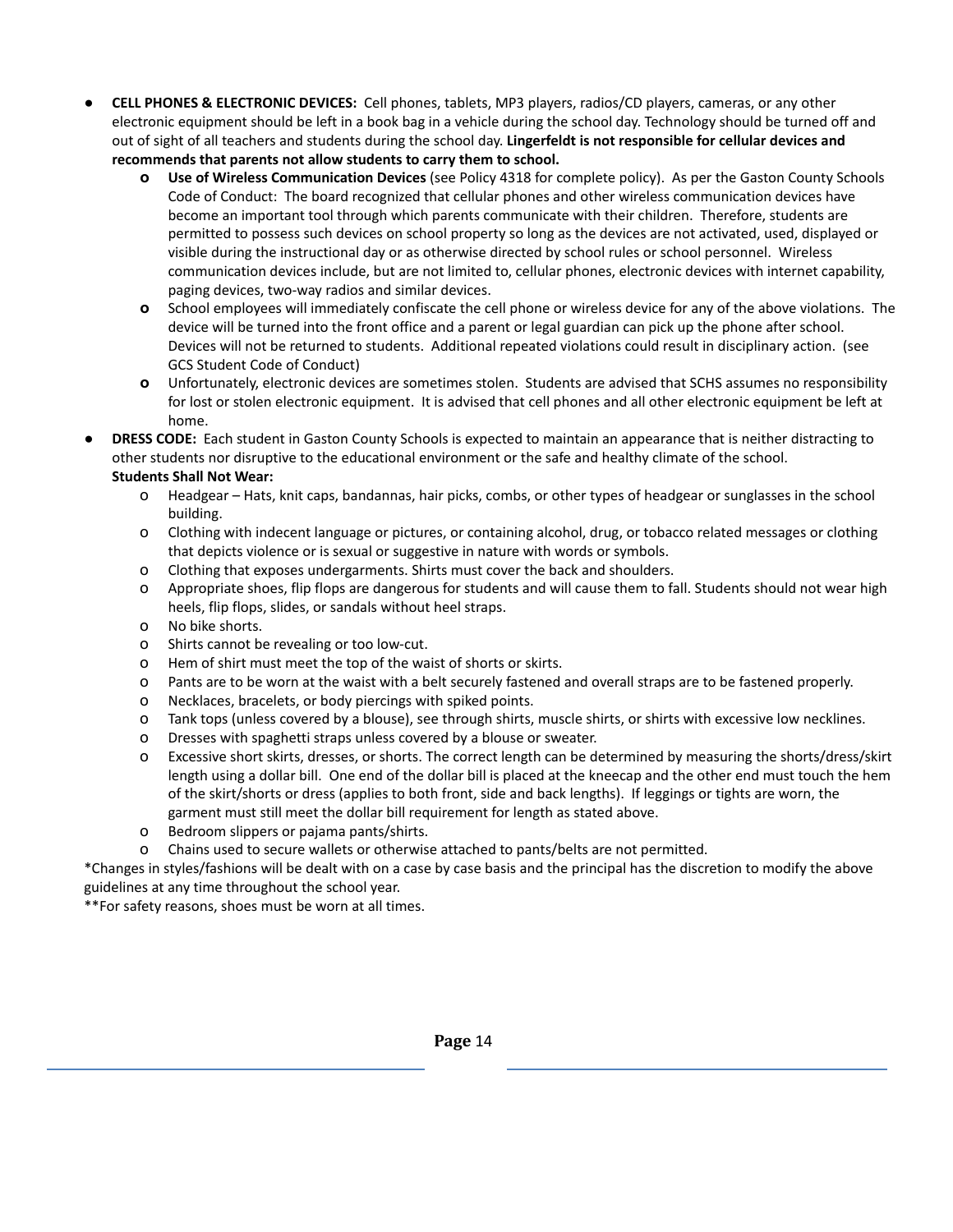#### **DISCIPLINE STEPS**

The following consequences for violating Lingerfeldt Rules and Procedures or the GCS Code of Student Conduct are **not** intended to be all-inclusive. Consequences may be more severe depending on the situation and/or number of office referrals the student has received (See Repeated School Violations in the GCS Code of Student Conduct 2019-2020).

- **Dress-Code Violation** 
	- $0$  1<sup>st</sup> offense: A call home to change clothes. Further violations will result in school disciplinary action
- **● Cell Phone Violation**
	- **o** Cell phone is confiscated and a parent must pick up the phone after school in the office.
	- **o** Repeated Violations: Cell is confiscated and further disciplinary action up to OSS may occur.
- **Tobacco/Lighters/Matches**
	- o Items will be confiscated. Consequences range from in-school disciplinary action.
- **Profanity** 
	- o Profanity will not be tolerated. Consequences range in school disciplinary action up to 5 days of OSS.
- **● Non-compliance with Directions of Principals, Teachers, and other School Personnel and with School Rules**
	- **o** Consequences range from in-school suspension to 5 days OSS.
- **● Any altercation on school grounds is considered serious by the Lingerfeldt Administration.**

Other behaviors which violate the GCS Code of Student Conduct, but not listed here will be punished according to consequences listed in the GCS Code of Conduct.

# *BUS PROCEDURES*

- Riding home with another student is not permitted. If a student has planned a "play date" students must be picked up as car riders and a note must be provided. You must submit a note at the beginning of the school day to be verified by administration. The note should have both parents' phone numbers on the signed note.
- Student safety is a primary concern in all bus procedures. Riding the bus is a PRIVILEGE, not a RIGHT. Students will lose bus privileges if their conduct endangers others or distracts the driver.
- Bus rules include:
	- o Obey the bus driver promptly and with respect.
	- o Be at the designated stop ready to board the bus at the scheduled time.
	- o Leave no trash on the bus.
	- o Stay in your seat while the bus is moving.
	- o Respect other students and their property.
	- o Horseplay, fighting and other misbehavior is not allowed.
	- o Students may only ride their assigned bus.
	- o Keep all body parts inside of the bus.
	- o Don't throw anything out of the bus.
	- o Follow all rules listed in the GCS Code of Conduct
- **Consequences** for violation of bus rules will range from parent contact, temporary bus suspension and/or permanent removal for riding the bus.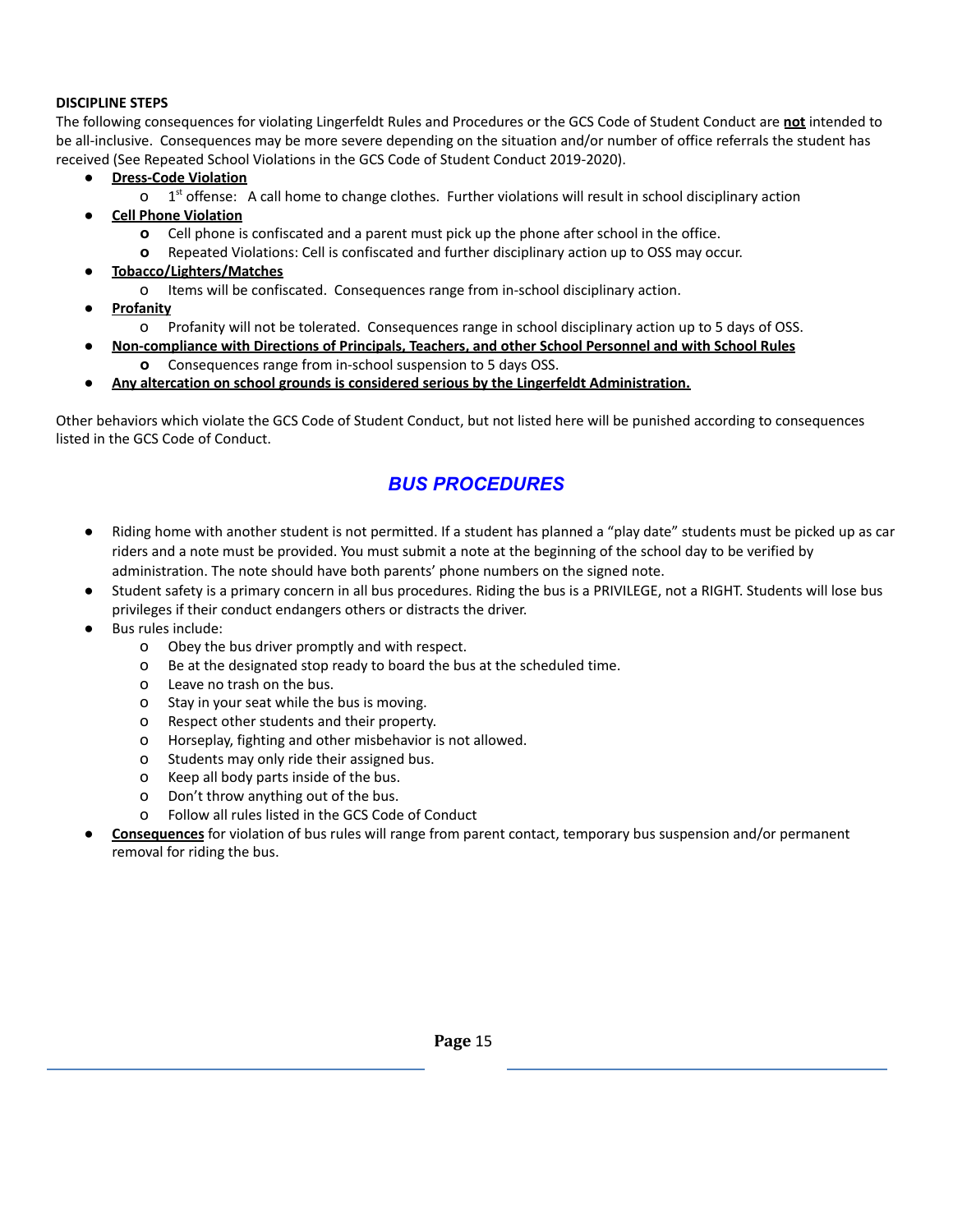# *TRANSFERS/ENROLLMENT*

#### **Enrollment**

Students enrolled on an Approved Transfer to Lingerfeldt must continue to meet the transfer requirements established by Gaston County Schools which is to remain in good standing academically, behaviorally and in the area of attendance. Any student not meeting any one of these requirements will require a parent conference with administration to discuss a plan of action.

#### **Transfer Requirement Guidelines:**

**Attendance:** 5 unexcused absences will result in watch status and 10 unexcused absences result in students being transitioned back to their home school. Students must also be picked up by 3:30 each day. Students with excessive tardies will be notified about watch status after 8 unexcused tardies and may be transitioned back to their home school after 12 unexcused tardies. **Behavior:** Students reaching the behavior tier equivalent to office referral will get a verbal warning about the type of behavior and replacement strategies to be used as well as a parent phone call. The 2nd office referral will result in school disciplinary action up to OSS and watch notification letter sent to parent as well as phone call. The 3rd office referral will result in a day of OSS and student will be transitioned back to their home school.

**Academic:** Students must participate in the academic program of our school. Students who refuse to collaborate, complete assignments or are not making academic growth will be contacted immediately by the homeroom teacher. Repeated violations will result in administration conference with parents, plan created and watch status. Transition back to home school will result if no improvement is made or student does not maintain academic progress needed to be promoted to the next grade level.

# *ATTENDANCE POLICIES*

#### **COMPULSORY ATTENDANCE - STUDENTS 7-16 YEARS OF AGE**

(Please see policy code #3480 for complete policy)

- The public school laws of North Carolina require compulsory attendance for all children between the ages of seven and sixteen years (N.C.G.S. §115C-378). Every parent, guardian or other person having charge or control of such a child enrolled in the Gaston County Schools is charged by law to cause the child to attend school continuously for a period equal to the time when the public school is in session unless the child has withdrawn from school.
- Failure to comply with the Attendance Law by having excessive absences may result in referral to truancy mediation, district court (parent) or juvenile court (child). If a parent, guardian or custodian is found guilty of violating the Compulsory Attendance Law, they may be ordered by the Court to do community service, fined or be incarcerated.
- If a student has accumulated three (3) unexcused absences in a school year, the law requires the principal or designee to notify the parent/guardian of the student's excessive absences from school.
	- The following reasons can be accepted by school principals as valid excuses for school absences:
		- o **Illness or Injury** An absence is excused when the absence results from illness or injury which prevents the child from being physically able to attend school.
		- o **Death In The Immediate Family-** An absence is excused when it results from the death of a member of the immediate family of the child. For purposes of this regulation, the immediate family of a child includes, but is not necessarily limited to, grandparents, parents, brothers and sisters. **Medical or Dental Appointments-** An absence is excused when it results from a medical or dental appointment of a child, and approval of the appropriate school official is gained prior to the absence, except in the case of an emergency.
		- o **Religious Observances-** A student may be absent for a minimum of two days each academic year for observance of an event required or suggested by the religion of the student or the student's parent(s).
		- o **Educational Opportunity-** An absence may be excused when it is demonstrated that the purpose of the absence is to take advantage of a valid educational opportunity. Approval for such an absence must be gained prior to the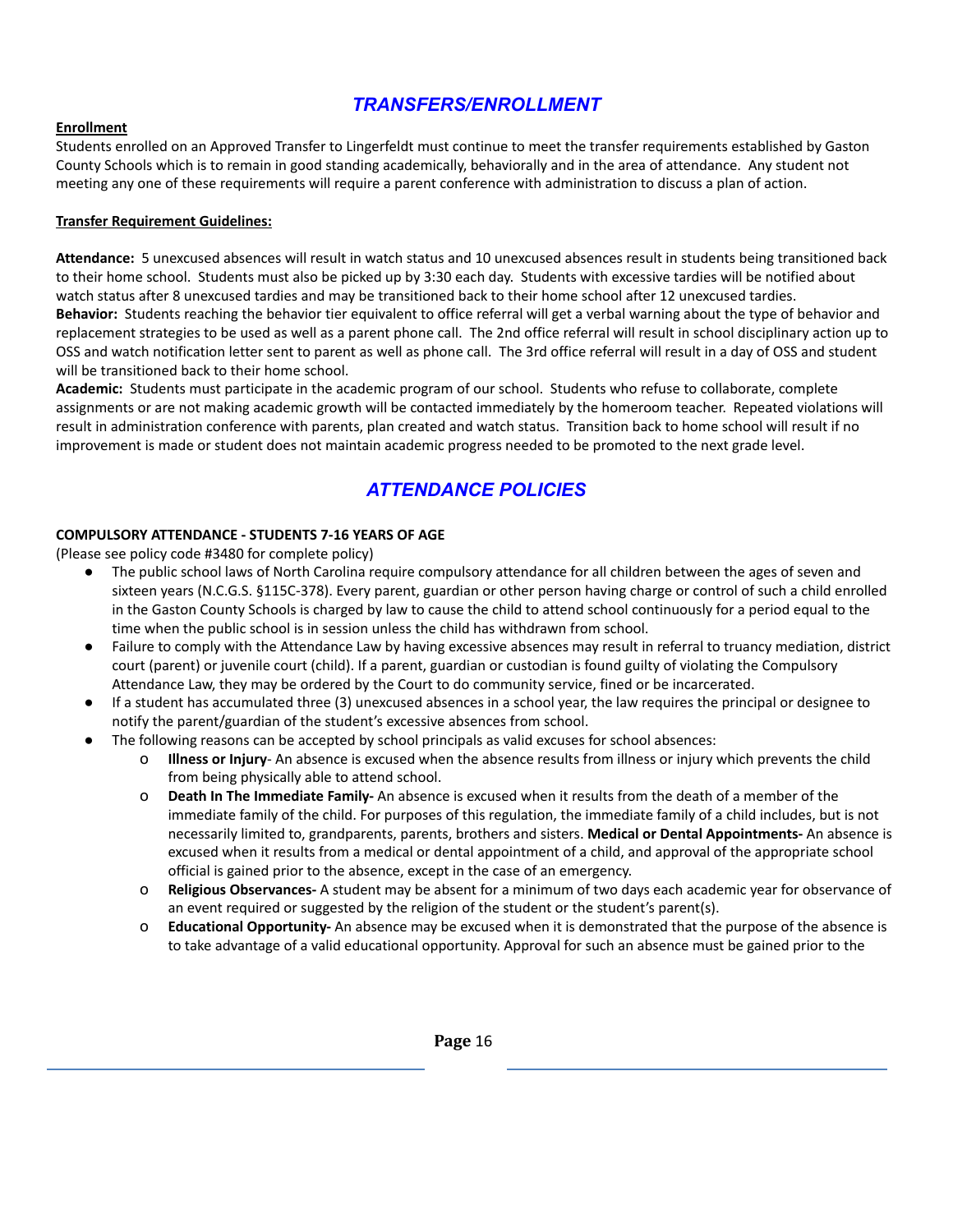absence. The form entitled "Request for Excused Absence for Educational Opportunity" may be obtained from individual school.

- o **Quarantine-** An absence is excused when isolation of the child is ordered by the local health officer or by the State Board of Health.
- o **Special Emergencies-** as determined by the principal.
- o **Short-term Suspension**.
- o A student whose parent or legal guardian (a) is an active duty member of the uniformed services as defined by policy 4176, Children of Military Families, and (b) has been called to duty for, is on leave from, or has immediately returned from deployment to a combat zone or combat support posting will be granted additional excused absences at the discretion of the superintendent or designee to visit with his or her parent or legal guardian as required by G.S. 115C-407.5.
- o Students with a valid health plan (Issued by the school nurse) or accommodation plan (504) may have absences/tardies disregarded for days missed as a result of illness. It is the responsibility of students and parents to provide necessary documentation.
- **Prior to six unexcused absences**, the principal shall notify the parent, guardian or custodian by mail that he/she may be in violation of the Compulsory Attendance Law and may be prosecuted if the absences cannot be justified under the established attendance policy of the state and local board of education.
- A copy of the notice of absences will be sent to the school social worker who will contact the student and family in an effort to assist them in solving the attendance problem.
- **After a student has accumulated ten (10) unexcused absences in a school year**, the principal/principal's designee shall review any report or investigation concerning the unexcused absence and shall confer with the student and his/her parent/guardian/custodian to determine whether the parent/guardian/custodian has received the required notification and made a good faith effort to comply with the Compulsory Attendance Law. If the principal/principal's designee determines the parent/guardian/custodian has not made a good faith effort to comply with the law, the principal/principal's designee shall notify the school social worker, who shall notify the district attorney unless the case has already been initiated in the courts. Services of the social worker are available to assist in the initiation of court proceedings. If the principal/principal's designee determines the parent/guardian/custodian has made good faith effort, the principal/principal's designee or the school social worker may file a complaint with the juvenile intake counselor that the student is habitually absent from school without a valid excuse.
- All teachers are required to report attendance each day and maintain accurate attendance records.
- Report cards will accurately reflect the student's attendance record.

#### **GASTON COUNTY SCHOOLS REQUIRED ATTENDANCE**

(regardless of student age)

- Required Daily School Attendance
- After each full day absence whether excused or unexcused, the school will attempt to contact the parent or guardian using personal staff contact or automated telephone/email contact.
- Upon the student's third (3rd), sixth (6th) and tenth (10th) full day absences, the school will notify the parent or guardian of the violations of the school attendance policy (as is consistent with State Policy for students under 16 years of age).
- Daily attendance is essential to student achievement. Attendance in school and participation in class are integral parts of academic achievement and the teaching and learning process. With this in mind, all students are expected to be in attendance each day school is in session.
- In order to be recorded present for daily attendance, a student must be present at least one-half of the school day (12:00 pm).

#### **Requirements for attendance:**